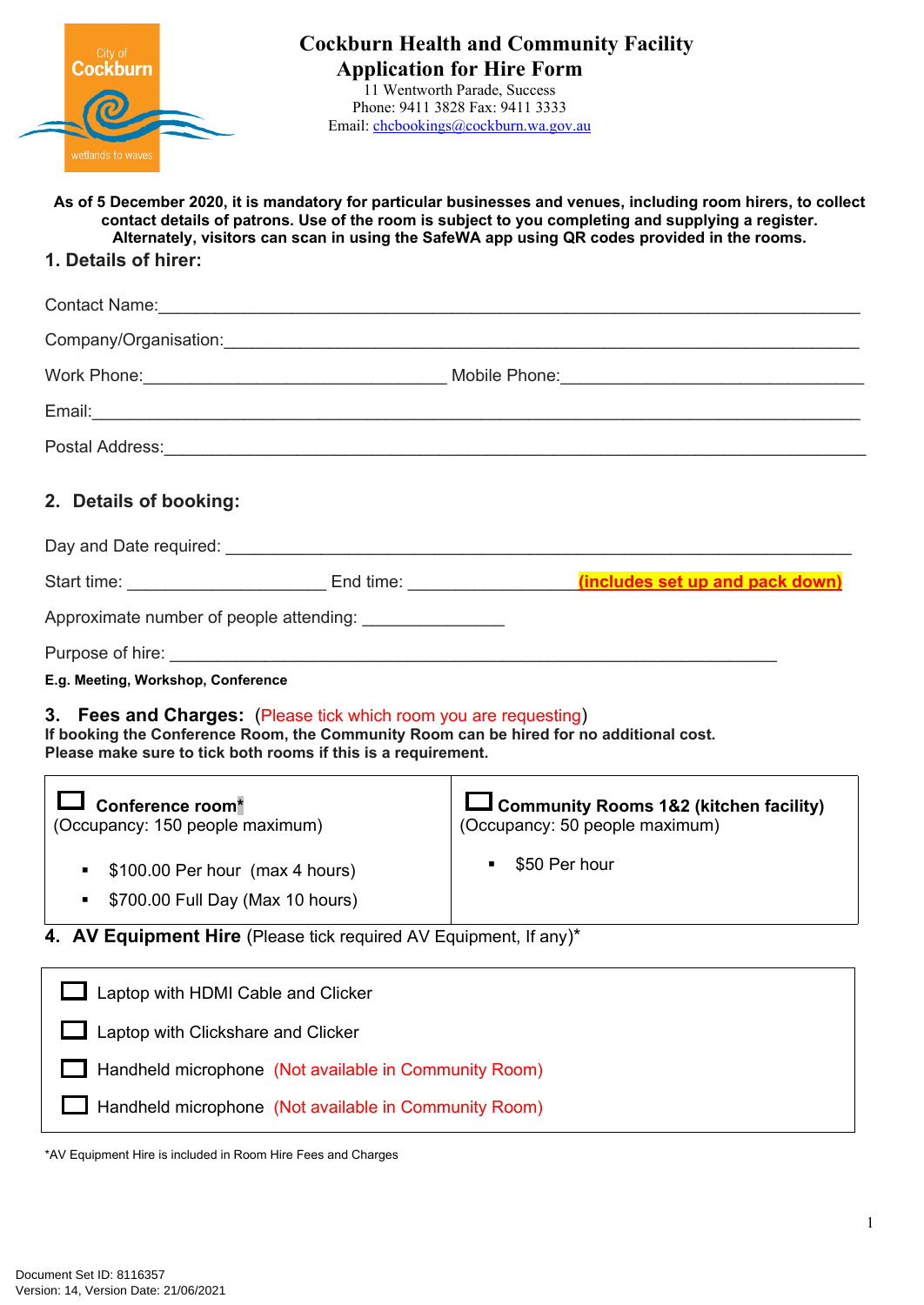

Charge Budget number (Council Departments only) \_\_\_\_\_\_\_\_\_\_\_\_\_\_\_\_\_\_\_\_\_\_\_\_\_\_\_\_\_\_\_\_

### **6. Signature**

| I/We hereby acknowledge having read the Terms & Conditions of Hire and agree to<br>ensure compliance with the fees and conditions therein. |       |  |
|--------------------------------------------------------------------------------------------------------------------------------------------|-------|--|
| Signed:                                                                                                                                    | Date: |  |

## **7. Liquor Application**

**Alcohol may be consumed in moderation on the premises, subject to approval.**

| <b>Liquor onsite Application</b>                    |                                                 |
|-----------------------------------------------------|-------------------------------------------------|
| Will liquor be consumed onsite? Yes / No            | Approval of this application gives the hirer    |
| If YES, please complete the application for Consent | permission to consume liquor on the premises as |
| to Consume Liquor on Council premises below.        | per the Liquor Act 1988, Section 119(1)         |

## **Application for Consent to Consume Liquor on a Council Premise:**

| Applicant's Name: 1990 Manual Manual Manual Manual Manual Manual Manual Manual Manual Manual Manual Manual Manual Ma |            |  |
|----------------------------------------------------------------------------------------------------------------------|------------|--|
|                                                                                                                      | Hire Date: |  |
|                                                                                                                      |            |  |
| <b>Office Use only: Bookings - Council</b>                                                                           |            |  |
|                                                                                                                      |            |  |
| Approved for consumption of liquor on site: YES / NO                                                                 |            |  |
|                                                                                                                      |            |  |
|                                                                                                                      |            |  |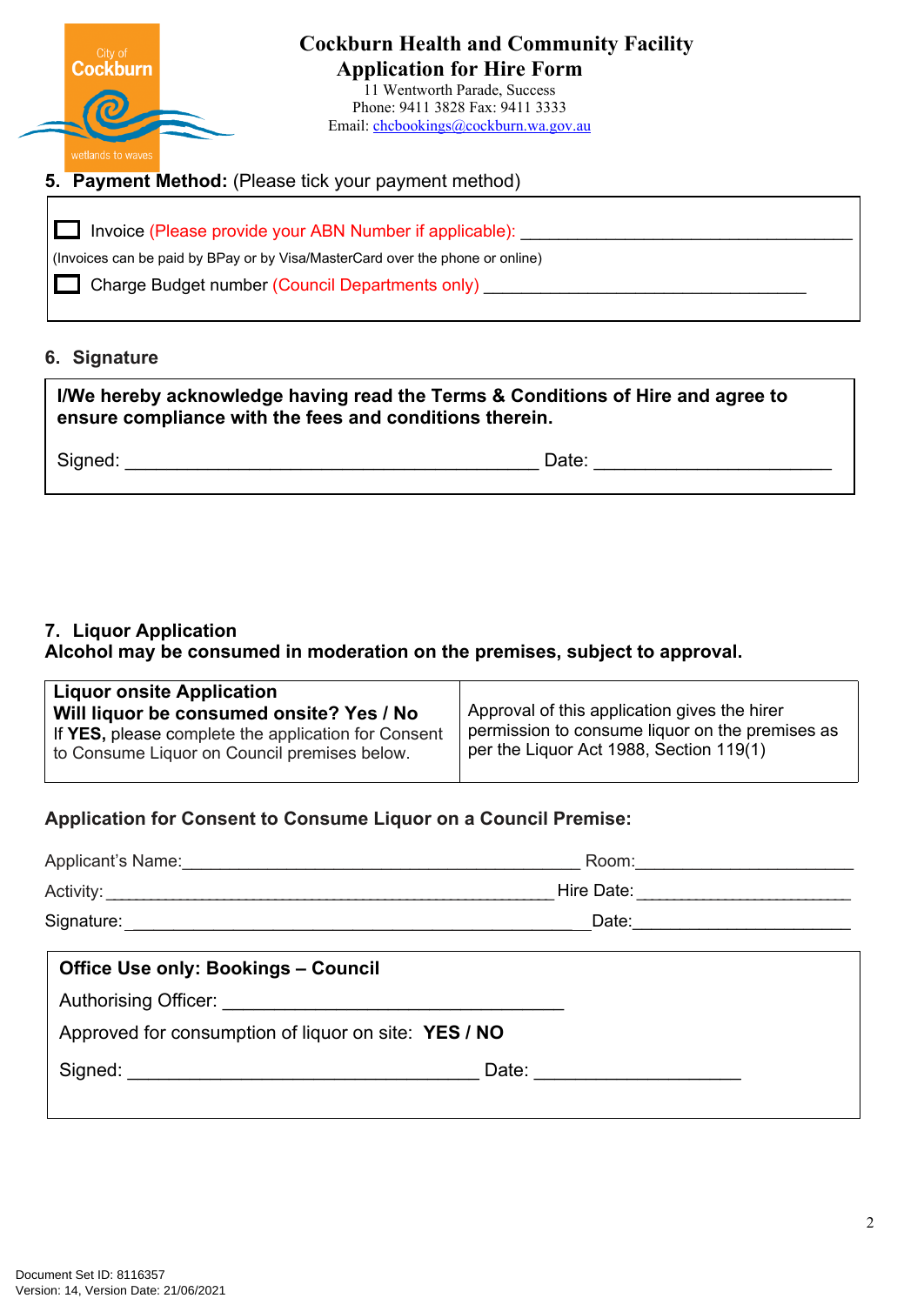

# **Cockburn Health and Community Facility Application for Hire Form**

11 Wentworth Parade, Success Phone: 9411 3828 Fax: 9411 3333 Email: [chcbookings@cockburn.wa.gov.au](mailto:chcbookings@cockburn.wa.gov.au)

### **Terms & Conditions of Hire**

#### **1. Applications/Bookings**

- 1.1 All applications must be on the official application form.
- 1.2 Applicants must be 18 years or over and able to produce a valid WA driver's license, passport.<br>1.3 All bookings are to be confirmed in writing a minimum of 3 weeks prior to the booking date and
- All bookings are to be confirmed in writing a minimum of 3 weeks prior to the booking date and up to 12 months in advance.
- 1.4 City of Cockburn reserves the right to cancel any booking for council business or due to unforeseen circumstances, as per Local Laws part VII, Division 2, 7.6 (e).
- 1.5 All hire will be a minimum of one (1) hour with 30min increments allowed thereafter.
- 1.6 It is a requirement that a site tour is conducted prior to finalizing your booking. Please contact the bookings officer to arrange a time.

#### **2. Charges**

- 2.1 Hire fees include set up, cleaning, and pack down of room(s) to be completed by the hirer.
- 2.2 Costs of hire and bonds are in accordance with the current Fees and Charges Schedule.
- 2.3 Cancellations made less than two weeks before the hire date will forfeit the full hire charge.
- 2.4 The hirer may make application for a transfer to another date without forfeit depending on circumstances and the availability of the facility.

#### **3. Bonds**

- 3.1 A bond as per the Fees and Charges Schedule will be applicable to all bookings.
- 3.2 The bond will be held against the following:
	- 3.2.1.1 Damage to the building or equipment.
	- 3.2.1.2 Additional cleaning other than the allocated time of one (1) hour.
	- 3.2.1.3 Breach of the Conditions of Hire, Terms & Conditions.
	- 3.2.1.4 Any false or misleading information is given regarding the nature of the booking.
- 3.3 The hirer will be liable for costs for damage etc. in excess of the bond deposited.
- 3.4 Hire fees and bonds being paid by cheque must be received by the City of Cockburn 14 days prior to the hire date. Cheques will not be accepted after this time.
- 3.5 Bond refunds will be made by direct debit, within one month of the booking date.
- 3.6 For any breach of the Conditions of Hire there will be a deduction of all or part thereof from the bond paid at the discretion of the authorising officer.
- 3.7 Failure to lock the rooms after use that leads to damages may incur a deduction of bond.
- 3.8 Call outs for COSAFE Security Patrols caused by the hirer or resident complaints will incur a fee to the hirer.
- 3.9 Any administration costs incurred by the Council addressing anti-social behavior at functions or during general hire will incur a fee.
- 3.10 In the event floors are damaged as a result of your hire, the hirer is to pay 70% of the full repair cost.

#### **4. Restrictions**

- 4.1 Alcohol is not to be stored on site within the community facilities at any point of time. All excess alcohol must be removed from the facility at the completion of each hire.
- 4.2 Confetti or any similar materials are not permitted either inside or outside the facility.
- 4.3 Signage must not be secured to any wall surfaces of the rooms.
- 4.4 Helium balloons are permitted provided they are anchored.
- 4.5 Vehicles must only use the parking bays provided.
- 4.6 All deliveries and collections to the rooms are to be included in the agreed time.
- 4.7 It is imperative that the hirer must not enter the facility before or after times booked and paid for.
- 4.8 Clause 4.9 Noise levels must comply with the Environmental Protection (Noise) Regulations 1997. Further advice may be obtained from the City of Cockburn Environmental Health Services. Please contact 9411 3589 for further information.
- 4.9 No exotic dancers, nudity or entertainment alike permitted in venues.
- 4.10 Finger food and beverages may be consumed in the Conference Room and Community Room.
- 4.11 **Function set up and clean up time is to be included with the time booked and paid for.**